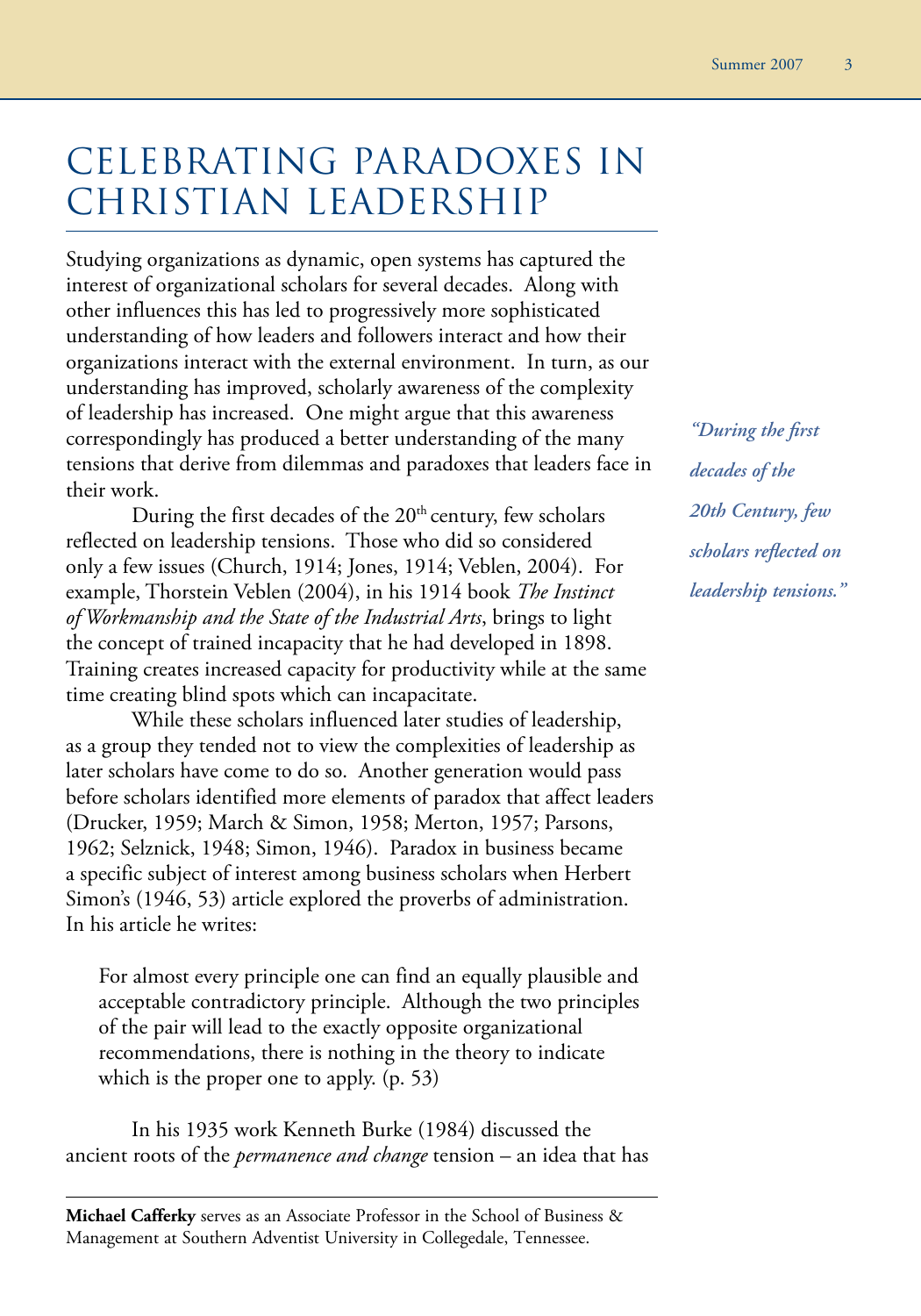been reconsidered as it relates to nonprofit organization leadership (Salipante & Golden-Biddle, 1995). Selznick (1948) restated the control-flexibility tension (first put forward by Veblen) in terms of control and consent. Leadership decision making carries a tension point when applied in any organization but especially in the entrepreneurial venture. Entrepreneurial decisions need to take future impact into account. But at the same time, "entrepreneurial decisions must be fundamentally expedient decisions" (Drucker, 1959, p. 246).

A few more voices contributed to a growing understanding of the paradoxical complexity of organizations during the 1960s and 1970s (Andrews, 1971; Blau & Schoenherr, 1971; Chandler, 1962; Fiedler, 1967; Kelley, 1966; Lawrence & Lorsch, 1967; O'Dea, 1961; Vancil, 1976; Weick, 1979). Most of these (O'Dea is the exception) wrote from the perspective of for-profit organizations and strategic decision making, but none attempted a systematic study of the issues until the 1980s when a few more contributed to the study (Harvey, 1988; Peters & Waterman, 1982; Poole & Van de Ven, 1989; Quinn, 1988; Quinn & Cameron, 1988; Scott, 1987). In so doing these students of paradox spurred an explosion of conceptual and philosophical scholarship that occurred from the 1990s until the present. Handy (1994), Keidel (1995), Bouchikhi (1998), Lewis and Dehler (2000), and Clegg (2002) are a few examples of the scores of scholars recently who have commented on the issues of paradox that affect leaders. The gap in this stream of scholarly dialog appears to be that, with one exception (Malony, 1999), none of the students of organizational paradox have explored this phenomenon as it relates to Christian leadership. Malony's contribution approaches the subject from the point of view of leaders of religious organizations.

The purpose of this study is to celebrate through exploration the complexity of Christian leadership in terms of selected clusters of paradoxes. In doing this I will provide an interdisciplinary backdrop for review by Christian leadership researchers.

## **Thinking – Doing**

A classic example of a fundamental leadership paradox is the one identified by Goethe (quoted in Edward Jones, 1914), who said, "Few have at once both thought and capacity for action. Thought expands, but lames; action animates, but narrows" (p.77). In this paradox we see illustrated how one dichotomous pole carries within it, if unchecked, the seeds of destruction of the other pole. Said another way, action, by its nature, ensures that tradeoffs are made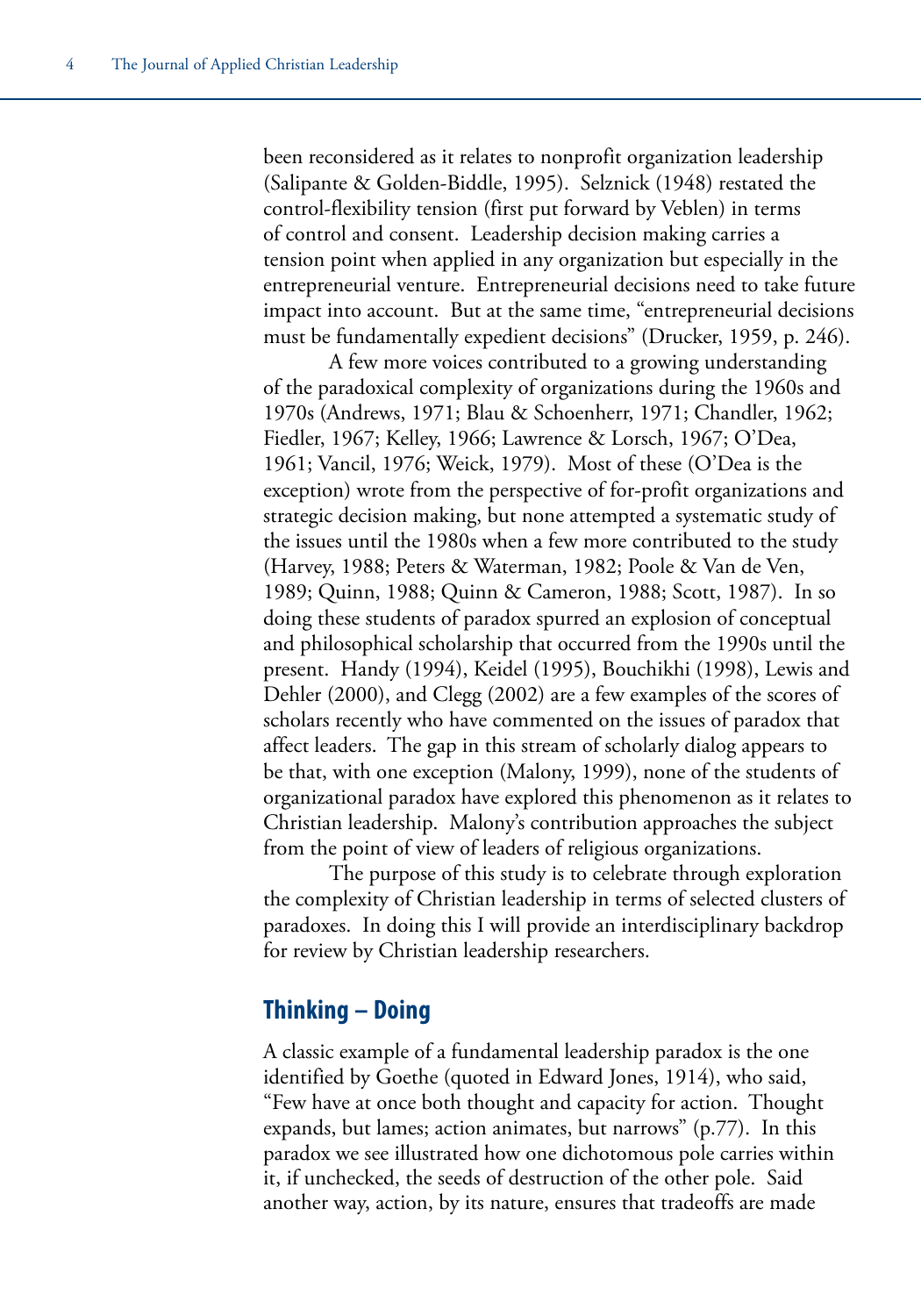since one action means that other alternative actions potentially are foregone by the decision preventing the leader from gaining benefits from the alternatives. Thinking creates many alternatives for action but left to itself will result in inaction. Both thinking and doing each have positive inherent value and both are needed if leaders are to be effective. Peter Drucker (1992, p. 47), who emphasized the importance of *doing* in leadership, says in allusion to this paradox that the toughest balance the nonprofit leader has to handle is "between being too cautious and being rash."

One of the scholars of leadership nearly a century ago, Edward Jones (1914, p.78), considered the work of a leader as essentially "mental labor." He said, "Great men of action have usually been strong thinkers. Their action has been known because it has been performed in public; their thinking has been in private." More recently Carroll and Gillen (1987) agree. If they are correct, we should find that a complex web of paradoxical mental tensions result from the output of a leader's activity.

The Christian leader who prizes high moral ground faces this thinking-doing paradox in situations containing any difficult decision but especially decisions containing complicated moral dilemmas. On the one hand, thinking about a moral issue is required to ferret out the nuances of potential conflict as well as the rights and values potentially at risk. But by itself, the danger is that thinking about the moral dilemma can become a superficial sanctuary of protection against the risks of having to take a controversial action in a complex situation.

On the other hand, leaders have the divinely appointed responsibility to come to difficult decisions and to take actions when necessary. Action inherently limits moral debate and action taken without serious forethought will quickly narrow the range of possibilities to a point that at least will limit leadership effectiveness and at most cause organizational chaos.

In terms of moral dilemmas that leaders face, this thinkingdoing paradox is related to another dilemma: using power for action versus withholding power through inaction. On the one hand, there is a risk that leaders will over-use (abuse) their legitimate power by taking actions that harm. At the same time, the opposite problem is just as pernicious: moral inaction when action is called for. As Pfeffer (1992) says, passivity plagues organizations. Leaders have the responsibility to exercise their legitimate power to deal with moral dilemmas. Not doing so can be just as devastating to organizational mission as the opposite problem.

*"Leaders have the divinely appointed responsibility to come to difficult decisions and to take actions when necessary."*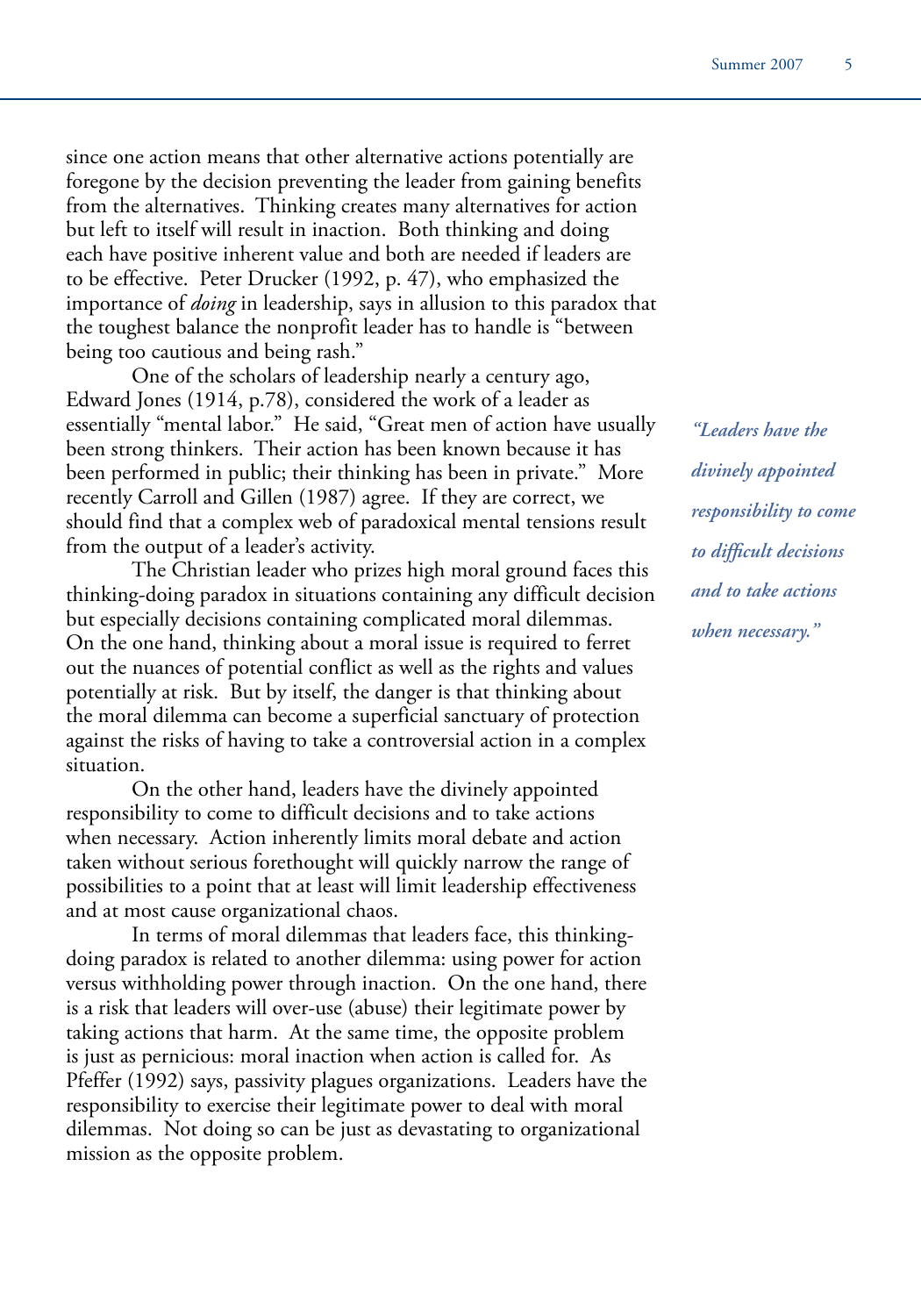#### **Head – Heart**

Most leadership paradoxes result in tension and risk. Nowhere is this better illustrated for the Christian leader than in the dichotomy between leading with your head and leading with your heart. One risk occurs when leading with your head dominates; it will produce leadership that is perceived to be cold-hearted. The opposite risk also is possible. Thus the Christian leader will face situations when both head and heart must be exercised in a delicate balance. Considered by Lowy and Hood (2004) to be one of the eight archetypal organizational dilemmas, the head-heart tension is slightly reminiscent of Parson's (1962) affectivity-affective neutrality dichotomy where in any given situation the social actor must decide whether to restrain or to release affective impulses. More recently, Pascale (1990) highlighted this paradox in the for-profit arena. Preoccupation with concrete, bottom-line results based on unambiguous goals will, if left unchecked, short-change the softhearted values that also are essential in carrying out the organizational mission.

Leaders face this paradox when confronted with resource allocation decisions. On the one hand, the Christian leader, responsible as a wise steward of entrusted resources, must make decisions in a context of scarcity. This will, at times, mean that limits are placed on requests for resources that when denied will constrain others who depend on such resources for carrying out the mission of the organization where they work. On the other hand, making decisions from the heart will provide more freedom for carrying out mission but, paradoxically, in so doing, will limit resources that might be used elsewhere for mission. When seen from this perspective, managing the head-heart paradox can come with an opportunity cost of benefits forgone when one decision is made instead of another.

Equally challenging for the Christian leader are situations that call for sensitive human resources decisions that can affect the livelihood of employees. Letting go of an employee who is not a good match for the organization is not easy especially in religious nonprofit organizations whose missions are closely aligned with redemptive actions. The Christian leader senses an obligation to be redemptive in all actions (leading with the heart) living with the hope that, given another opportunity through counseling and guidance, individual behaviors will be changed. When repeated attempts to change behaviors are unsuccessful, efforts of leading with the heart transform themselves from being redemptive action to enabling action of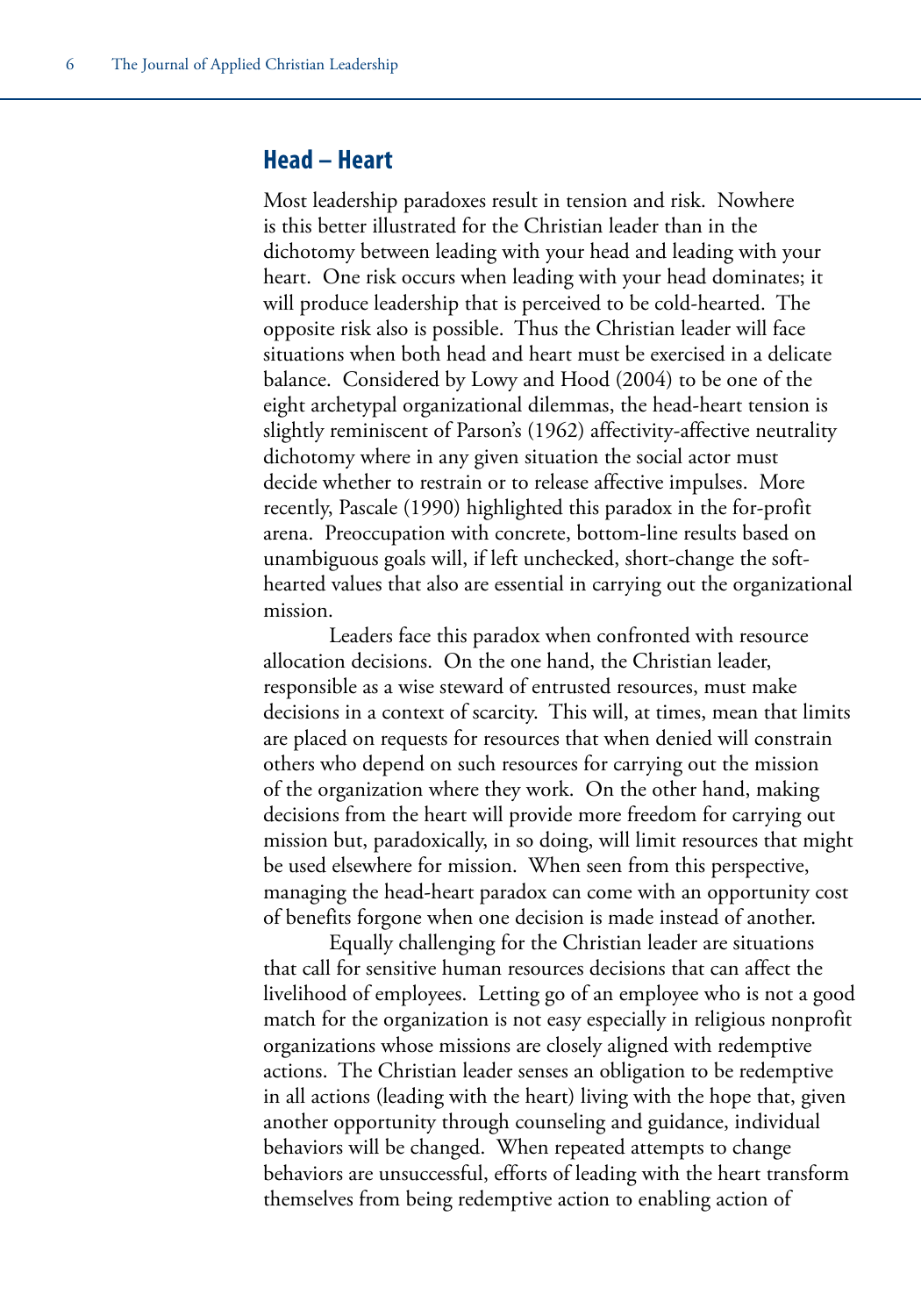dysfunctional behaviors. Such a result may end up doing both the individual and the organization more harm than good.

The head-heart dichotomy is interrelated with a related paradox of being responsible for serving the organization at the same time as serving the individual. This paradox is explored next.

#### **Serving the Organization – Serving the Individual**

Like their counterparts in for-profit and government organizations, Christian leaders of religious nonprofit organizations have the responsibility of creating an environment that imposes upon the individuals aligned with the group (Cf. Weick, 1979). This interplay between the individual's needs and the group's needs is fundamental to the Christian leadership.

Several scholars have explored several facets of this tension. Malony (1999) discusses this in terms of running an efficient organization but ensuring that people feel recognized. Bouchikhi (1998), March (1991), and Keidel (1995) acknowledge the paradox of collectivism and individualism in organizations. Clegg, Cunha, and Cunha (2002) examined several interrelated paradoxes including the control-freedom paradox relevant in this discussion. Lewis and Dehler (2000) account for the need to foster autonomy at the same time as fostering interdependence in the organizations. Pascale (1990) highlights the collegiality-individuality tension.

Nutt, Backoff, and Hogan (2000) revealed that there are several major leadership issues that emerge from the connection between *equity* (human resource needs) and *productivity* (effective processes). This inseparable connection between issues of people and issues of tasks has been recognized by Fiedler (1967) and Solovy (2002) and is similar to that inferred by the Ohio State University studies and the University of Michigan studies on leadership (Kahn & Katz, 1960; Stogdill & Coons, 1951).

This tension point can be informed by three other paradoxes. Freedom of will of subjects who join organizations is by nature in conflict with the need for control and order of the will by the organization. "All organization is founded on paradox: on the one hand it contains free, creative, independent human subjects; on the other hand the relation between these subjects aspires to be one of organization, order and control" (Clegg, Cunha, & Cunha, 2002, p. 483). In religious traditions where freedom of the will is a central tenet of creation theology, this tension can become especially acute as leaders attempt to honor the divine creation of humans with free

*"Freedom of will of subjects who join an organization is by nature in conflict with the need for control and order of the will by the organization."*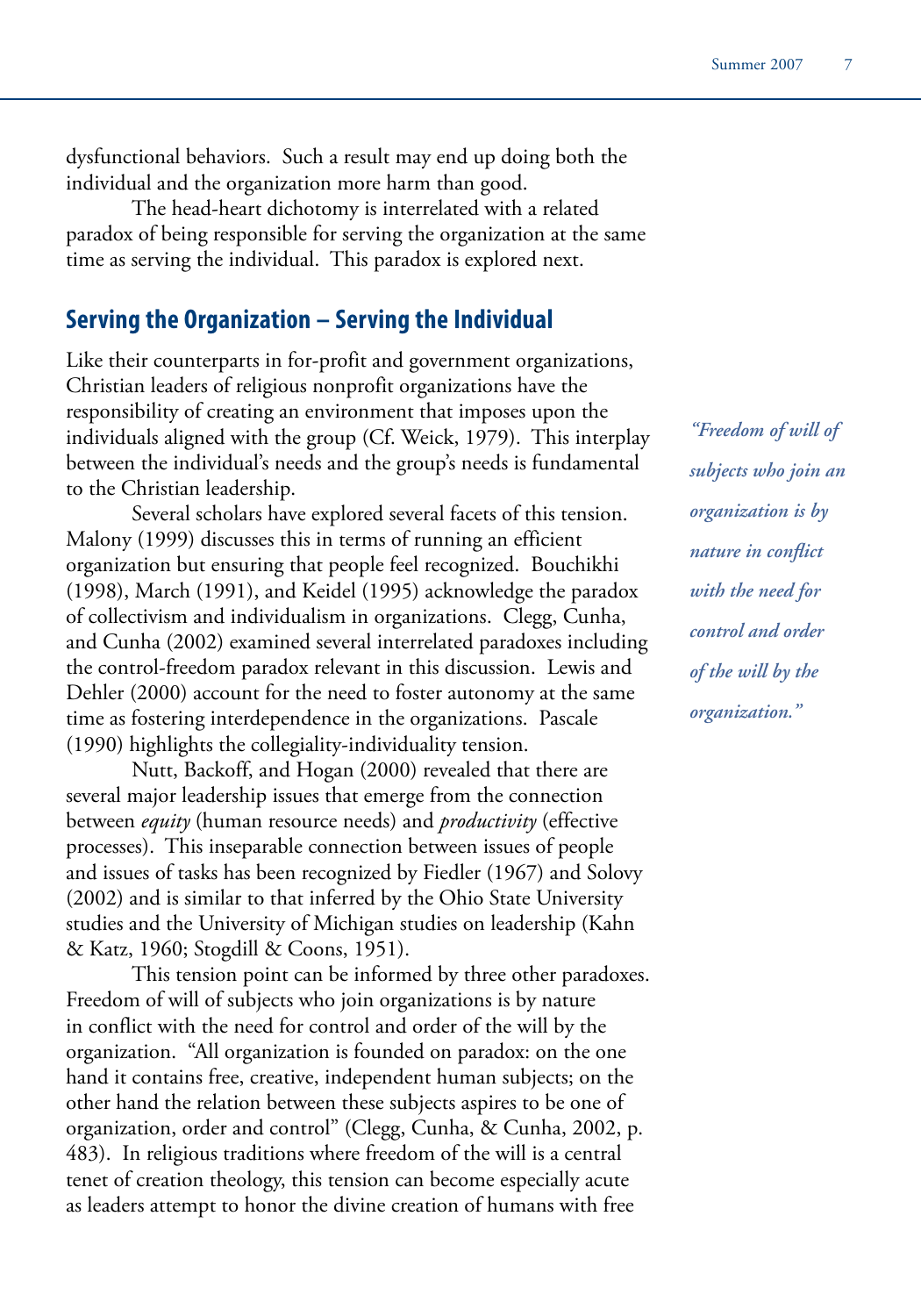will at the same time as pursuing the organizational goals. Another related paradox is the tension that the leader faces in terms of trust and accountability. Trust is an essential part of any team; it allows for communication of ideas without fear of reprisal. However, when trust is total, it creates a void of accountability (adapted from Langfred, 2004). The third related paradox is the need for leaders to encourage debate where individuals represent their points of view while creating unity. According to Collins (2001), good-to-great management teams consist of people who debate vigorously in search of the best answers, yet who unify behind decisions, regardless of parochial interests.

In this discussion the distinction between leadership and administration, i.e., that the two are not identical though they overlap and that both are expected of leaders, is important (Bennis, 1989). Given the tension that all leaders face, perhaps we should not put too fine a cut on such a distinction. According to Mulhare (1999), the term administration, which she says comes from the Latin *administrare,* when translated means "to serve." The Latin word *administratio* means, among other things, **"**giving of help," which has a similar connotation as does "serving." But the Latin root also includes the idea of directing.

The difficulty comes in that serving can be thought of both in terms of serving the organization and in terms of serving individuals. The never-ending tension between serving the organization and its needs versus serving individuals in the organization and their individual needs is an important one that, in my opinion, is at the root of some of the difficulties we encounter in practice and academically when studying the issues. Both foci of service are required, yet the two will at times come into conflict.

## **Preservation – Change**

According to Weathersby (1999, p. 5), Peter Drucker is quoted as adapting a statement by Alfred North Whitehead: "The art of leadership is to preserve order amid change and to change amid order." Represented in this comment is another paradoxical leadership tension. Both must be pursued simultaneously. Allowing one to dominate can be as destructive as allowing the other to prevail. Knowing which to emphasize when is leadership wisdom.

Lowy and Hood (2004) identify stability and change as one of the eight archetypal dilemmas in all types of organizations. Leaders are at the focal point of this tension. In the for-profit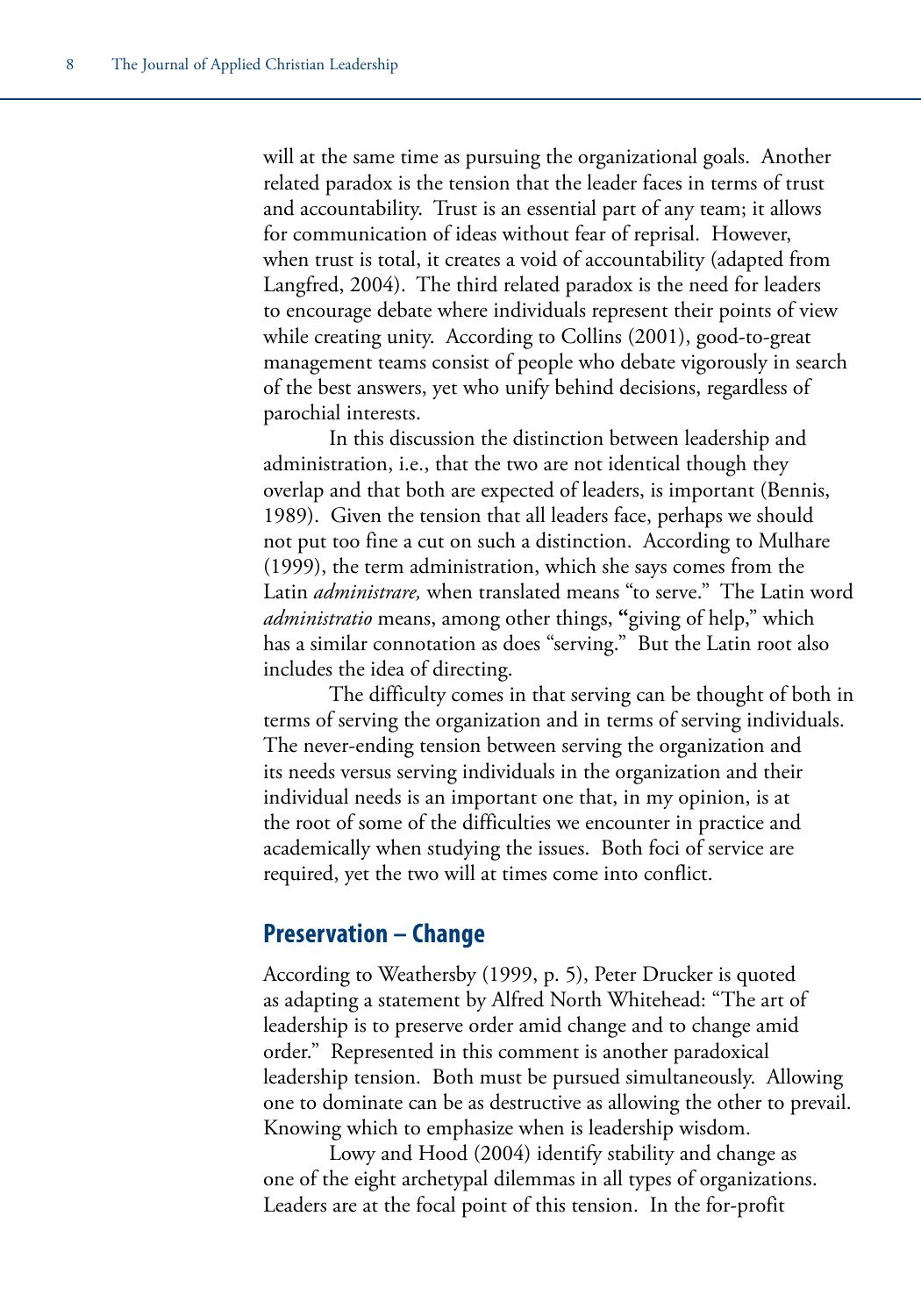world this tension has been characterized by Markides (1999) as the constant pull of the firm to compete for its current position while also searching for new positions to achieve. Others (Clegg, Cunha, & Cunha, 2002; Hamel & Prahalad, 1994; Wendt, 1998) characterize this as the tension between exploiting current resources and current opportunities at the same time as exploring for new resources and new opportunities. Collins (2001) refers to the need to preserve the core ideology while stimulating progress and renewal of everything else. Somewhat akin to this paradox in leadership thinking is that described by Abell (1999) when he describes the differences between changing the business and running the business.

In the arena of nonprofit organizations, Edwards and Eadie (1994) consider this tension as "running the shop" while meeting the challenges of change. Another way of seeing this tension is in the concepts of transition (innovation and change) that conflict with the need for preservation of tradition (Nutt, Backoff, & Hogan, 2000). This is especially difficult for nonprofit organizations whose missions tend to be timeless while the environment they serve continues to change around them (Miller, 2002; Salipante & Golden-Biddle, 1995). Rangan (2004) described this tension for nonprofits in terms of "mission stick" versus "market pull," i.e., staying loyal to the mission while adapting operating strategies to the changing market. In terms of this tension, the role of the nonprofit leader is that of a mediator between the forces of the environment and the needs of the operating units (cf. Mintzberg, 1978). That this tension exists at both the organizational level and the individual level is supported by Greenleaf's (1977, p. 104) portrayal of the servant leader who faces "the operational necessity to be both dogmatic and open to change."

Central to this tension is the dilemma of sticking with the tried-and-true methods to pursue the organization's mission while experimenting with novel methods. All organizations (but especially nonprofits) tend to be stability-oriented rather than change-oriented (Kaufman, 1971; Salipante & Golden-Biddle, 1995). For a religious nonprofit, borrowing approaches to ministry from outside the safety of the organization's shared values is risky as it places in jeopardy these values. But with the scarcity of financial resources that the organization faces, only a bare minimum can be spent on experimenting with new methods that align well with the organization's values. Thus, Christian leaders of nonprofit organizations feel the tension of needing to innovate while needing to protect shared values and maintain current programs.

Christian leaders will recognize the theological and social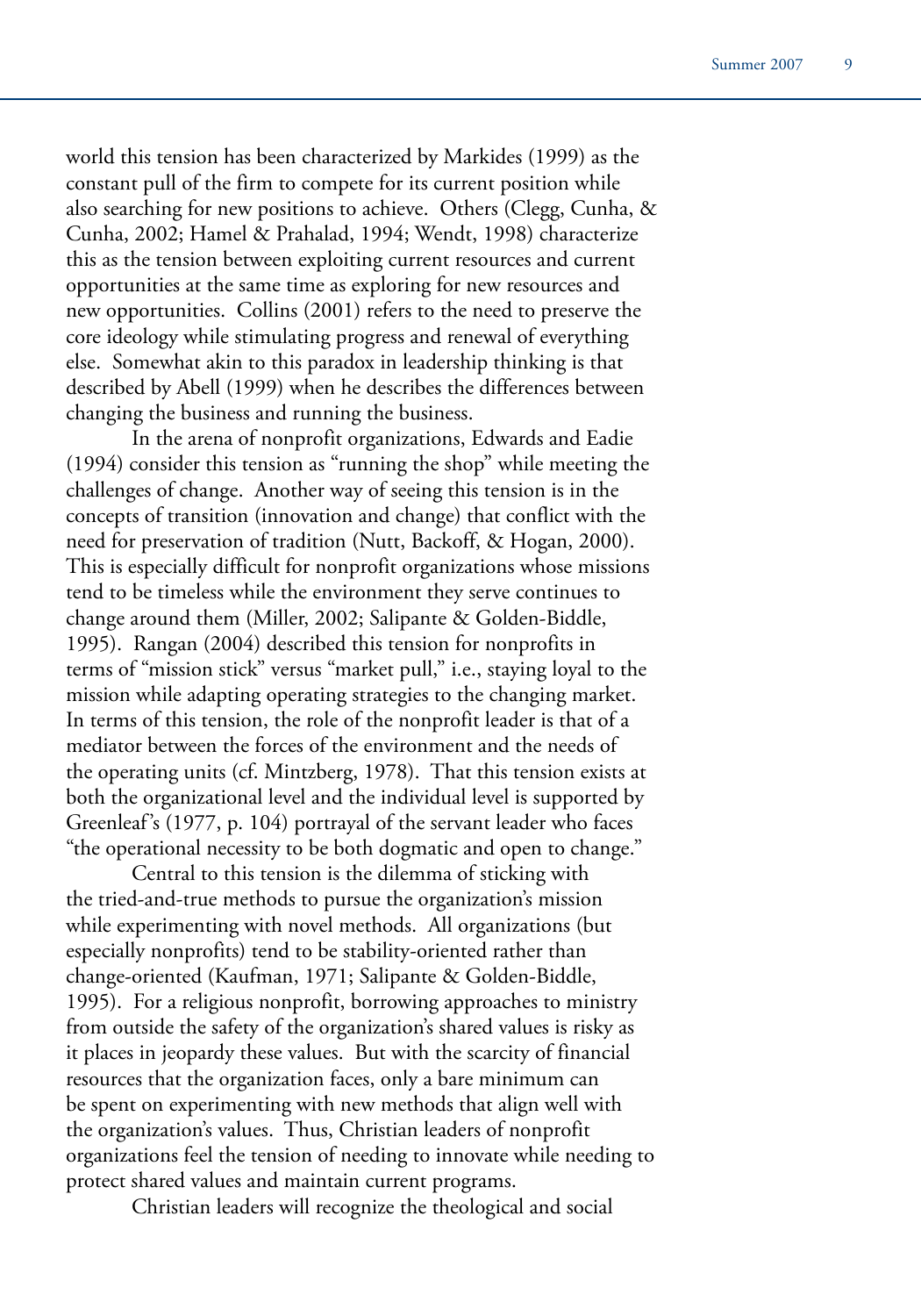versions of this tension: preserving a nonnegotiable theology while satisfying the very real needs of individuals who want to understand the theology in meaningful contemporary terms (Bosch, 1991; Shawchuck, Kotler, Wrenn, & Rath, 1992). As a key boundary spanner for the organization, the leader of a religious nonprofit must constantly work to preserve the boundaries defined by the organization's teachings so that the organization preserves its distinctiveness. At the same time, leaders must tear down some of the boundaries that separate the organization from relevant entities that can help the organization fulfill its mission or that provide access to key stakeholders. Either extreme, removing all boundaries or erecting perfectly impermeable boundaries, will end in destruction of the organization and its mission. This is related to the tension between having an exclusive identity (to live a distinctive life defined in the faith community) and an inclusive identity (to live a life that is relevant to those) in the larger culture (Benson & Dorsett, 1971; Malony, 1999; cf. Demerath & Hammond, 1969). It also considers the tension between cultural isolation and cultural engagement (Smith, 1998). Inherent in this is a central, never-ending point of tension: "The gospel must be neither captive to the local culture nor alienated from it" (Scherer & Bevans, 1999, p. 12).

# **Top-Down Vision – Bottom-Up Participation**

Kilpatrick & Silverman (2005, p. 25) state that the need for vision in nonprofit organizations is more acute than in for-profits where economic feedback "concentrates the minds of executives on what is working." Visioning, an important leadership competency, though it includes the perspective of individuals in many places in the organization, traditionally has been thought of as essentially a top-down process. Appointed or elected leaders, acting on behalf of the organization's stakeholders, have the job of developing and communicating this vision to the organization. Such visioning provides needed direction to everyone. The problem occurs when top-down visioning makes it "difficult to focus on the empowerment and the 'bottom-up' dynamics needed to implement the vision" (Denison, Haaland, & Goelzer, 2004, p. 100). The opposite pole in this leadership tension presents a corresponding opposite set of risks. According to Denison et al., organizations "with strong participation often have difficulty establishing direction" (2004, p. 100). Leaders are challenged to accomplish both and in so doing live in the midst of this tension.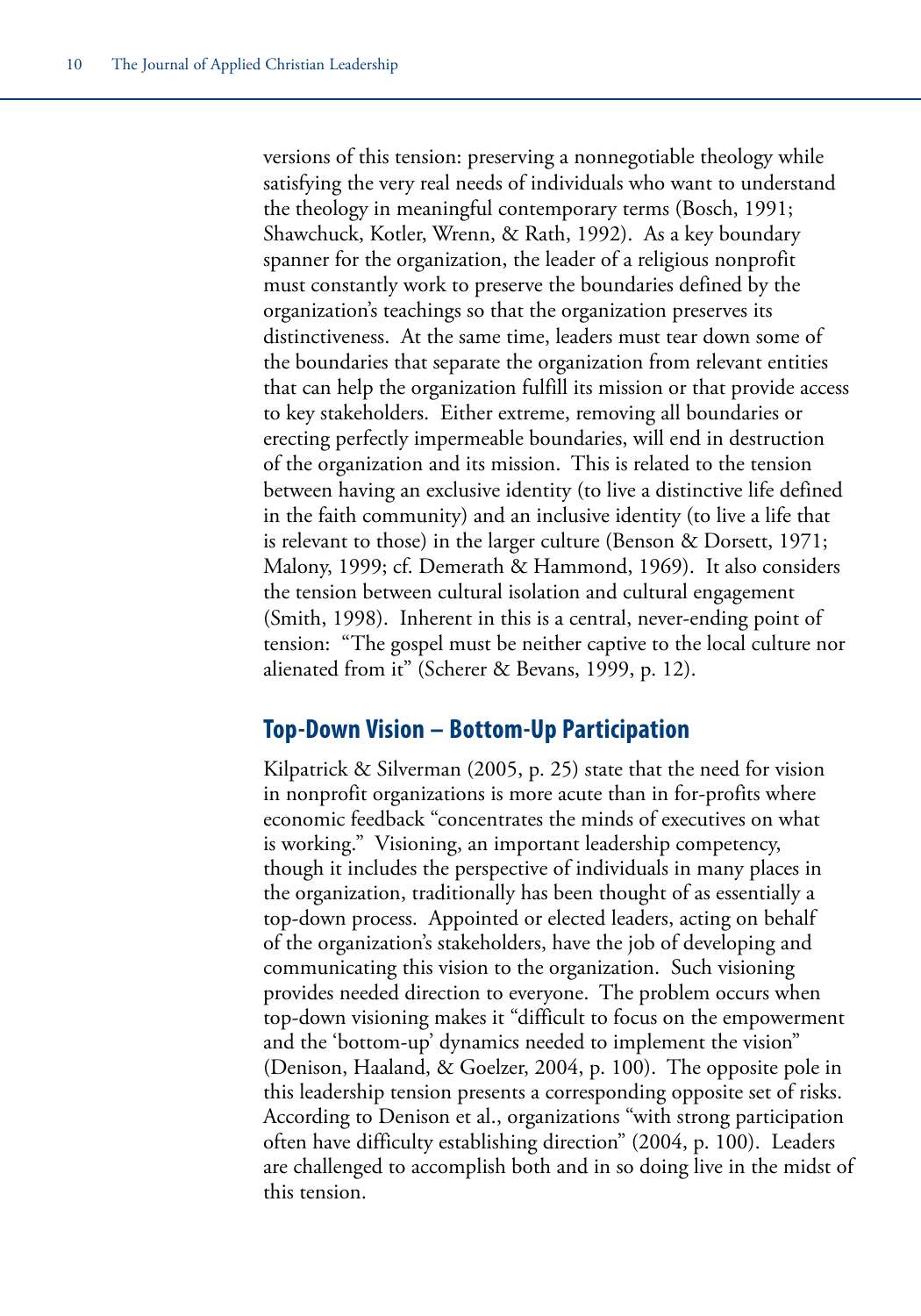Scholars such as Wendt (1998), Abell (1999), and Parnell and Lester (2003) have highlighted this tension point. Leaders come into a peculiar vantage point in an organization that allows them the privilege to see a broader perspective. This point of view is vital as leaders make decisions for the future of the organization. At the same time, others at all levels in the organization who are not necessarily in leadership positions are becoming better educated, more sophisticated thinkers about how the organization can best fulfill its mission. Their understanding of the vision needs to receive voice. Without their voice being heard during the visioning process, a strict top-down approach may not yield the best results.

For Christian leaders this tension point takes on an additional shade of color in the bouquet of paradoxes being celebrated here. Coupled with the issues of deciding future actions to fulfill mission is the religious belief that, on the one hand, God works through providence to place leaders in positions to provide direction for His people. Through these leaders human efforts are guided to pursue divine initiatives. At the same time, each individual stakeholder in the organization has access to the same divine influence to guide and direct his or her own understanding of the organization's mission and how best to accomplish it.

# **Abundance Mentality – Scarcity Awareness**

While nonprofit organizations do not operate in the same economic terms as do for-profit companies, all organizations operate in the context of scarcity (Edwards & Eadie, 1994; Phills, 2005). Decisions for resource allocation continually are made with this awareness. It makes budgeting in a nonprofit organization especially difficult. Cash can be in short supply in nonprofits compared with the desire for cash (Phills, 2005). The economic bottom line in nonprofit organizations is not profits but rather prosperity for pursuing mission. Thus, strong emphases need to be maintained on fund raising in order to carry out the mission of the organization (Wilson & Butler, 1986). Perhaps this is why Peter Drucker (1989) claims that nonprofits are more money conscious than are for-profits and why current nonprofit strategy scholars consider resource acquisition a key measure of organizational performance (Crittenden, Crittenden, Middleton Stone, & Robertson, 2004). The scarcity of resources for nonprofit organizations is one reason why organizations use volunteers extensively when compared with for-profits (Steinberg, 1987). Volunteers for nonprofit organizations "must be treated as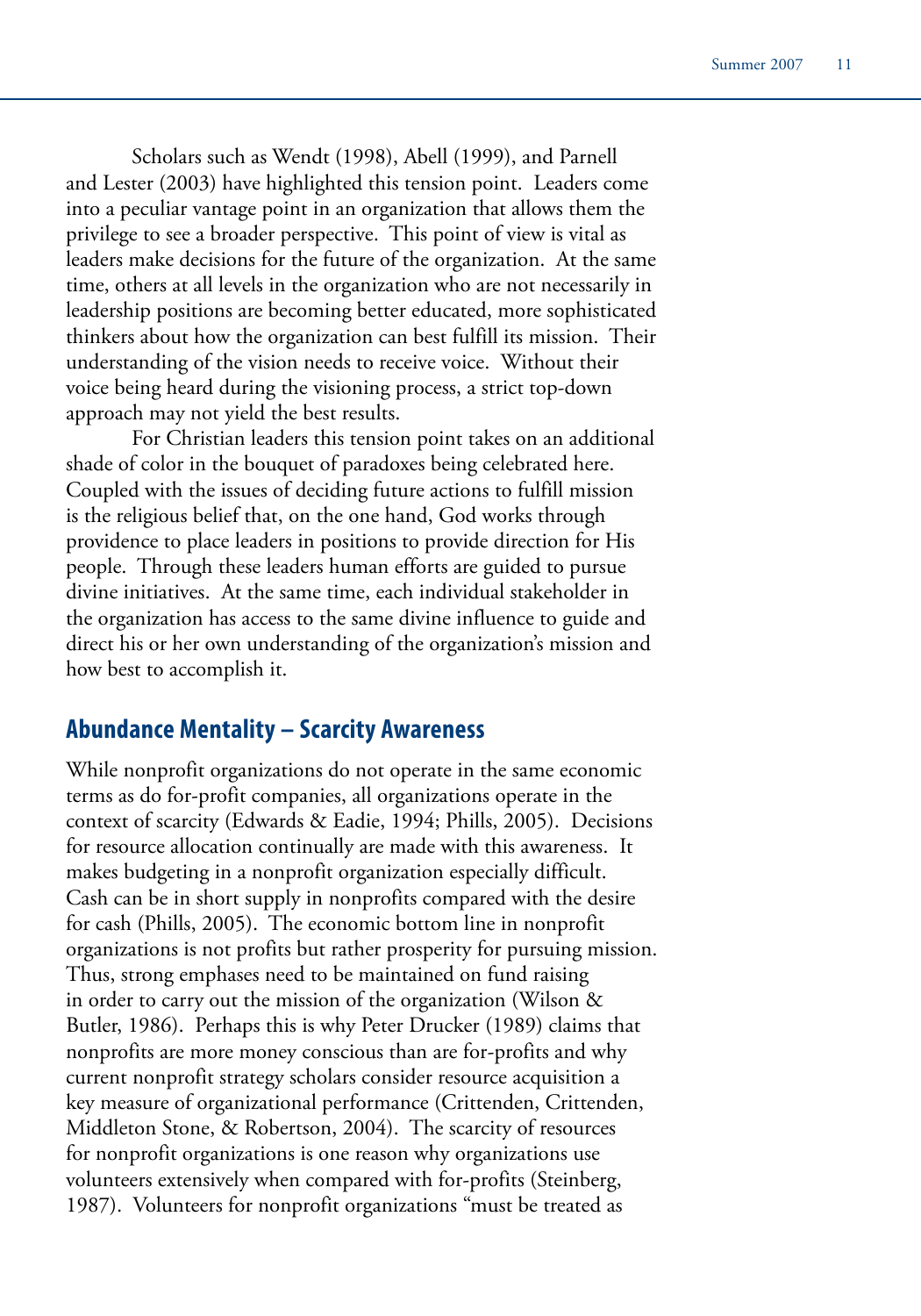an extremely scarce resource which, as all resources, must be used productively to enhance the organization's service level and role in the community" (Hatten, 1982, p. 102). The risk on this side of the paradox is that focusing solely on the limited inputs can lead to an acute need to minimize expenses which, in turn, can destroy the quality of work as well as an entrepreneurial abundance mentality needed to grow the resources.

Leaders of nonprofit organizations must watch expenses. At the same time, in order to effectively communicate a vision, leaders will communicate hope and faith about a positive future with the potential of expanded resources. When volunteers raise concerns about the probability of achieving goals, the Christian leader often will attempt to reframe his or her concerns in terms of a God-willsupply abundance thinking. Such reframing is likely to have a positive impact on the level of commitment needed to achieve the vision.

An example of this paradox is that provided by Collins (2001). His description of the leader in the midst of the Stockdale paradox involves confronting brutal facts of a situation while never losing faith:

The Stockdale Paradox: You must maintain unwavering faith that you can and will prevail in the end, regardless of the difficulties, and *at the same time* have the discipline to confront the most brutal facts of your current reality, whatever they might be. [emphasis in original] (p. 86)

# **Long Range – Short Range**

In his book on nonprofit leadership, Peter Drucker (1992) celebrates paradox in leadership by giving the following advice to nonprofit leaders:

One of the key tasks of the leader is to balance up the long range and the short range, the big picture and the pesky little details. You are always paddling a canoe with two outriggers – balancing – while managing a non-profit. (p. 23)

Drucker also makes reference to other paradoxes such as seeing the big picture but also not "forgetting the individual person" who is being served by the organization. Drucker considered that this paradox cuts across both types of organizations: for-profit and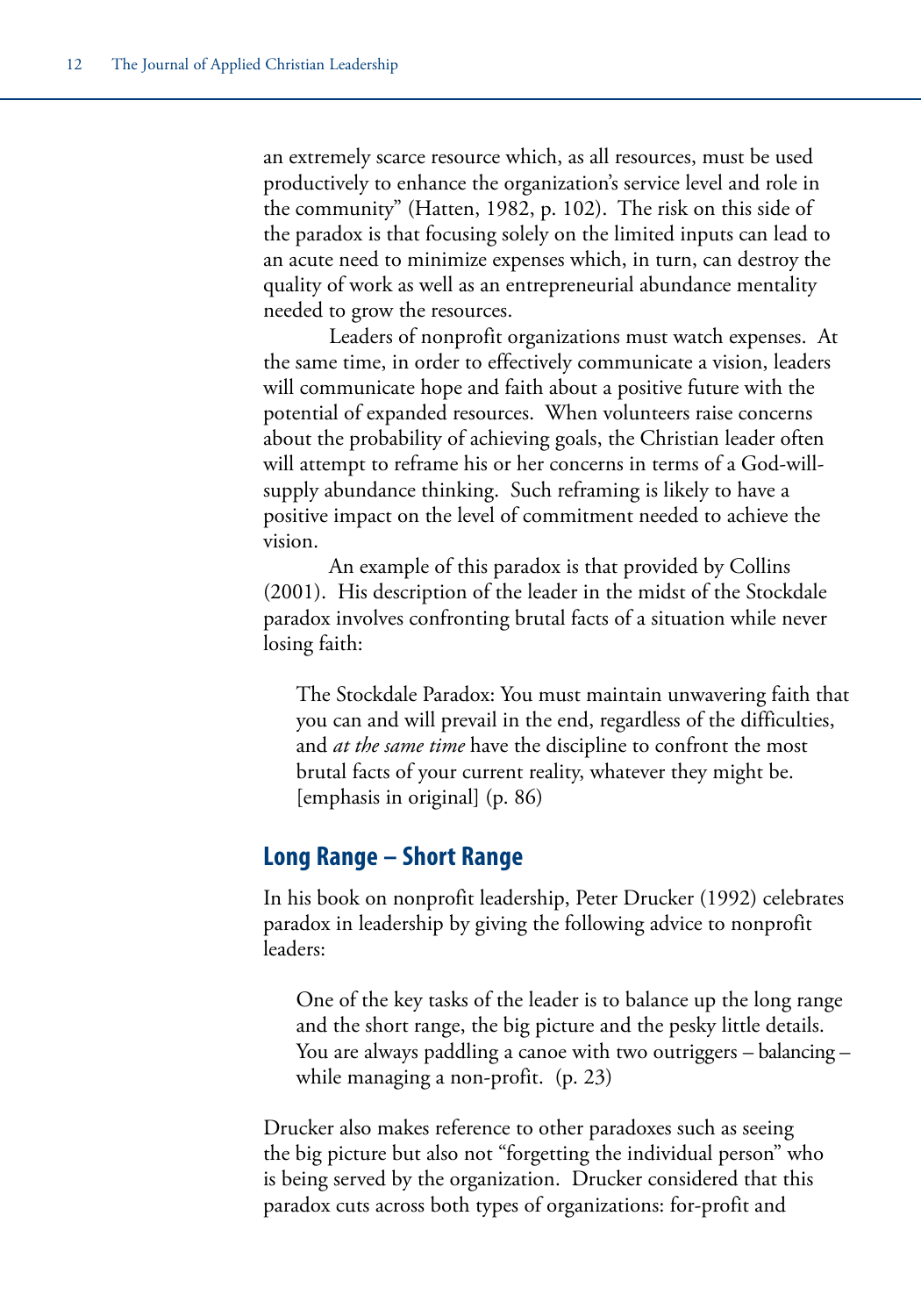nonprofit (Drucker, 1974). To rephrase Drucker (1974) in terms of the nonprofit mission and leadership, to achieve immediate gains in mission accomplishment by endangering the long-range success of the organization carries one risk. The opposite risk is when leaders irresponsibly put the organization on a path toward disaster in the short run for the sake of grandiose long-range plans. Knowing how to balance both interests is the point in celebrating this tension.

It has long been recognized in the field of business that, if left unchecked, the operational activities of today will crowd out the strategic activities that shape the organization for tomorrow. This is known as Gresham's Law (Andrews, 1971; March & Simon, 1958; Simon, 1993). If we can assume that this law applies equally well to the experience of Christian leaders, one might argue that the natural tendency is for the short-run to dominate a leader's thinking. The challenge this brings to the Christian leader is that *now* is the moment when God is working to extend his Kingdom and to fully participate in that process. We too must be fully in the present to be led by God in our individual efforts in concert with His. However, focusing primarily on the present can blind us to the potential of how God may work in the future. Without astute planning for the future (keeping in mind that flexibility may be needed when the future arrives), we will not have the key assets and structures in place that contribute to effective pursuit of mission. In a similar way the scope of day-to-day ministry opportunities is so broad that just about any ministry activity that meets short-run needs can be a valid expression of organizational mission. Pursuing solutions to these needs can easily pull an organization in so many directions that it finds it difficult to achieve its reason for being, difficult to focus support to obtain scarce resources, and difficult for stakeholders to determine to what degree the organization is being effective in achieving its mission. So broad are the needs that many nonprofit organizations find it far easier to add new programs than to remove incumbent programs. This stretches scarce resources farther and heightens the tensions related to resource allocation.

## **Faith and Paradox**

Just as an organization's structural dynamics answer questions about organizations that cannot be answered by the more technical, quantitative approaches, or by the behavioral sciences, so tensions born from the dialectic of paradox and dilemma account for many of the enigmatic challenges that Christian leaders face. Paradox is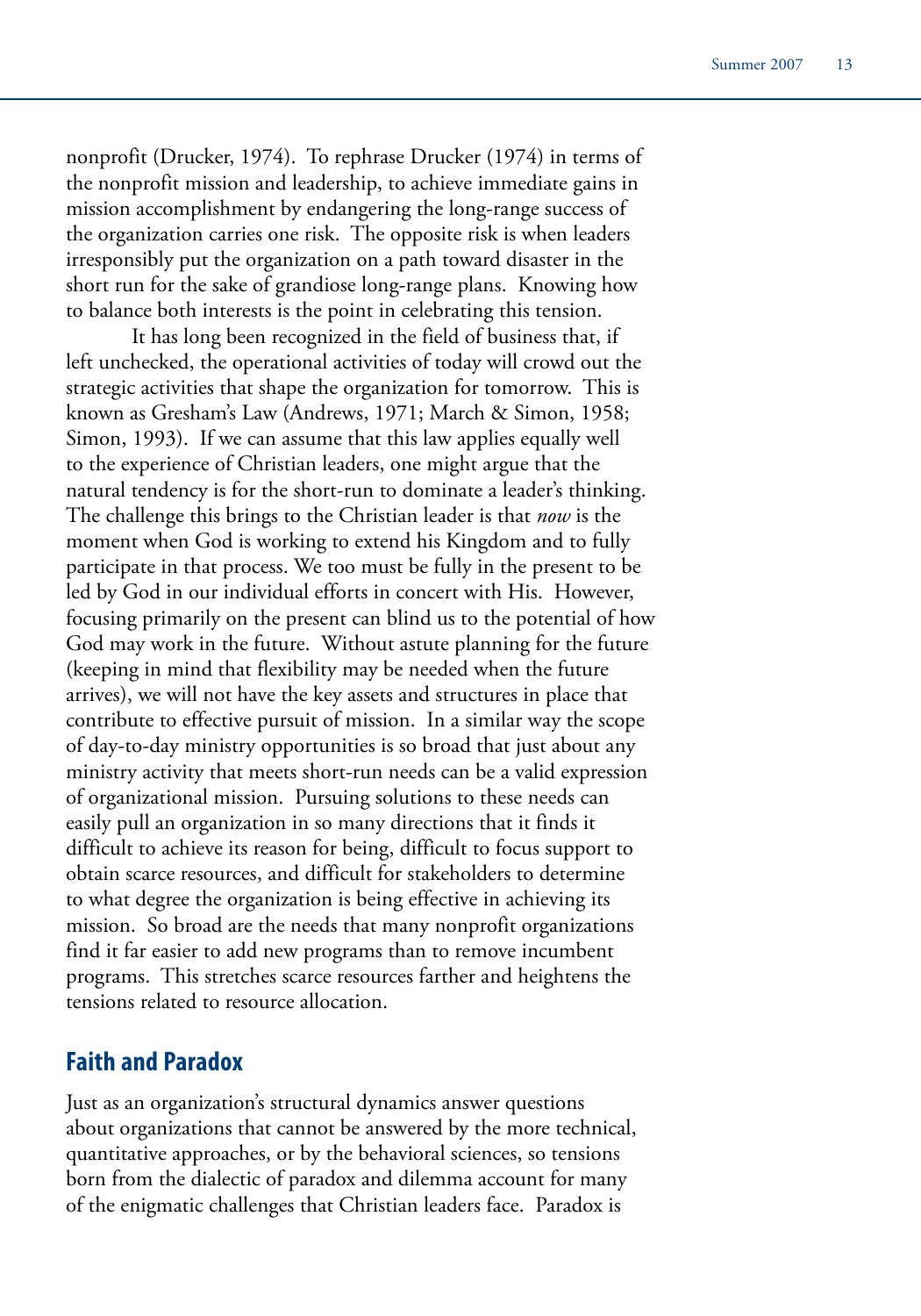not new to Christians. The Christian experience is rooted in the paradox of faith. "Faith is the substance of things hoped for, the evidence of things not seen" (Hebrews 11:1). Faith is never built on 100% certainty but rather on the foundation of lack of complete information (Smith & Berg, 1997).

"Paradox is the environment in which religious leaders routinely work" (Malony, 1999, p. 2). But more than this, according to Malony it is the theological dimension of religious life from which spring most of the paradoxes that the Christian leader faces. The point of celebrating paradoxes of Christian leadership is not to say that leaders are simply stuck and can't get out of the tensions they experience. Such a simplistic approach would not respect paradox for what it is nor would it call forth a joyous celebration worthy of the situation into which God places leaders. Once a person accepts the call into leadership, he or she will be asked to deal with these tensions produced by paradox – tensions that last a whole career. Understanding leadership in terms of paradox opens up a new window for viewing the concept of *calling*. The call to Christian leadership is the call to live a life in the midst of tensions while followers (who cannot experience these same tensions) sometimes wait and at other times urge the leader to action because the follower feels the tension. If the call to leadership is seen in these terms, one might say that the personal sense of purpose that a leader develops for himself/herself is, in part, related to these tensions that the leader experiences on behalf of the community of faith. With the support of other leaders and followers, leaders navigate their way through sometimes murky waters of organizational life. This is a faith community's journey worthy of celebration and not merely an individual's journey. In this journey, exploring the perspective of complex tensions can add to the mutual respect that experienced leaders have for each other and for the trials that new leaders go through on their journey. It requires an extra measure of patience in leaders who work with followers that have the luxury of not having to live with the paradoxes.

Exploring paradoxes of leadership can provide the student of leadership some protection against the temptation to uncritically accept (or reject) the latest overly-simplistic solutions to complex leadership problems that appear in the popular and trade press. For example, seeing leadership only through the eyes of personal relationships will result in under-representing the impact of other forces at work in the organization where leadership is expressed. The paradox of serving the organization while serving the individual illustrates how risky one point of view can be.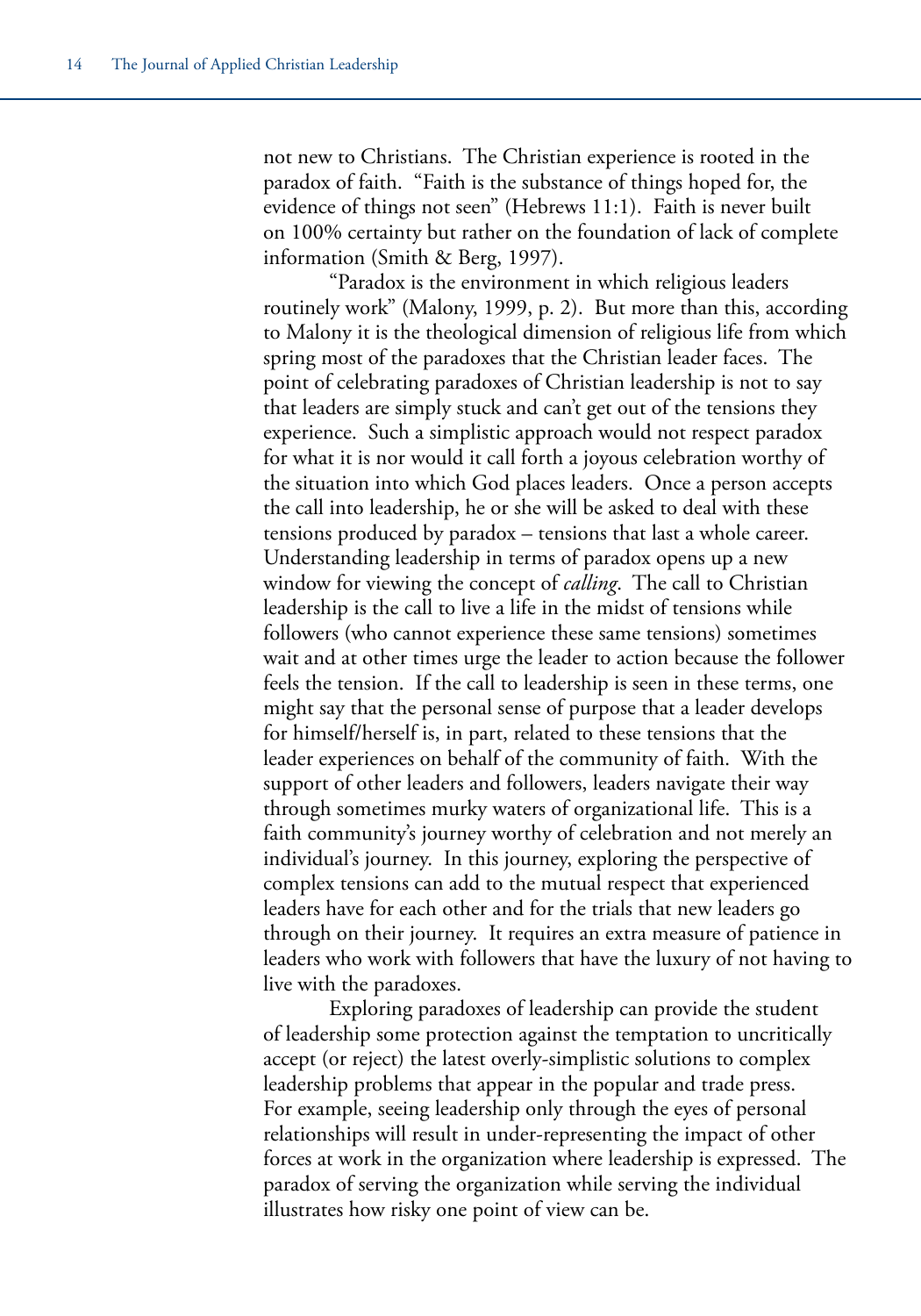It can be argued that considering paradox in one's own life as a leader is an act of worship to a complex Creator. The moments in which a leader experiences tension struggling to maintain balance as a mediator serving two extremes are the moments of worship. Further, just as in the natural sciences the complexity of the universe testifies to the awesome power of our Creator, so in the world of human relationships, we see evidences of complex situations involving human interactions. Celebrating complexity welcomes meditation and reverent exploration that does not require either solution or resolution to the many tensions created by paradox. It simply allows for the possibility of acceptance of what is akin to the faith experience believing that God walks beside you in the midst of the tension.

Lewis and Dehler (2000, p. 711) say that "comprehending paradox begins with an understanding of contradictions. Unlike continua or either/or choices, contradictions denote opposing sides of the same coin. Yet, people naturally accentuate polarities, interpreting phenomena through simple, dichotomized frames of reference." They describe paradox as providing a learning space to examine "the ambivalence of mixed feelings, conflicting demands and uncertainty" (p. 723). This is not easily accomplished since we tend to resist living in the midst of a contradiction (Wacker, Taylor, & Means, 2000). Like other leaders, Christian administrators of for-profit and nonprofit organizations may be tempted to explain or resolve paradoxes. Paradoxically, we attempt to resolve that which cannot be resolved. This may be especially true of leaders who are more directive in their decision-making style. Such leaders have a low tolerance for ambiguity and are oriented toward task concerns and efficiency. On their surface paradoxes appear inefficient. But their efficiency may elude us since it may lie at a much deeper level.

A complexity viewpoint on leadership (one could hardly call it a theory) may lead us to understandings that help explain some leadership behaviors heretofore not understood. For example, a better understanding of how Christian leaders work their way through paradoxes may help us better understand the decision making.

## **Final Questions**

While many scholars have contributed to the dialog by offering conceptual analysis, few have attempted empirical study of leadership in terms of these tensions. Several opportunities exist for further research. The following are representative questions worth investigating: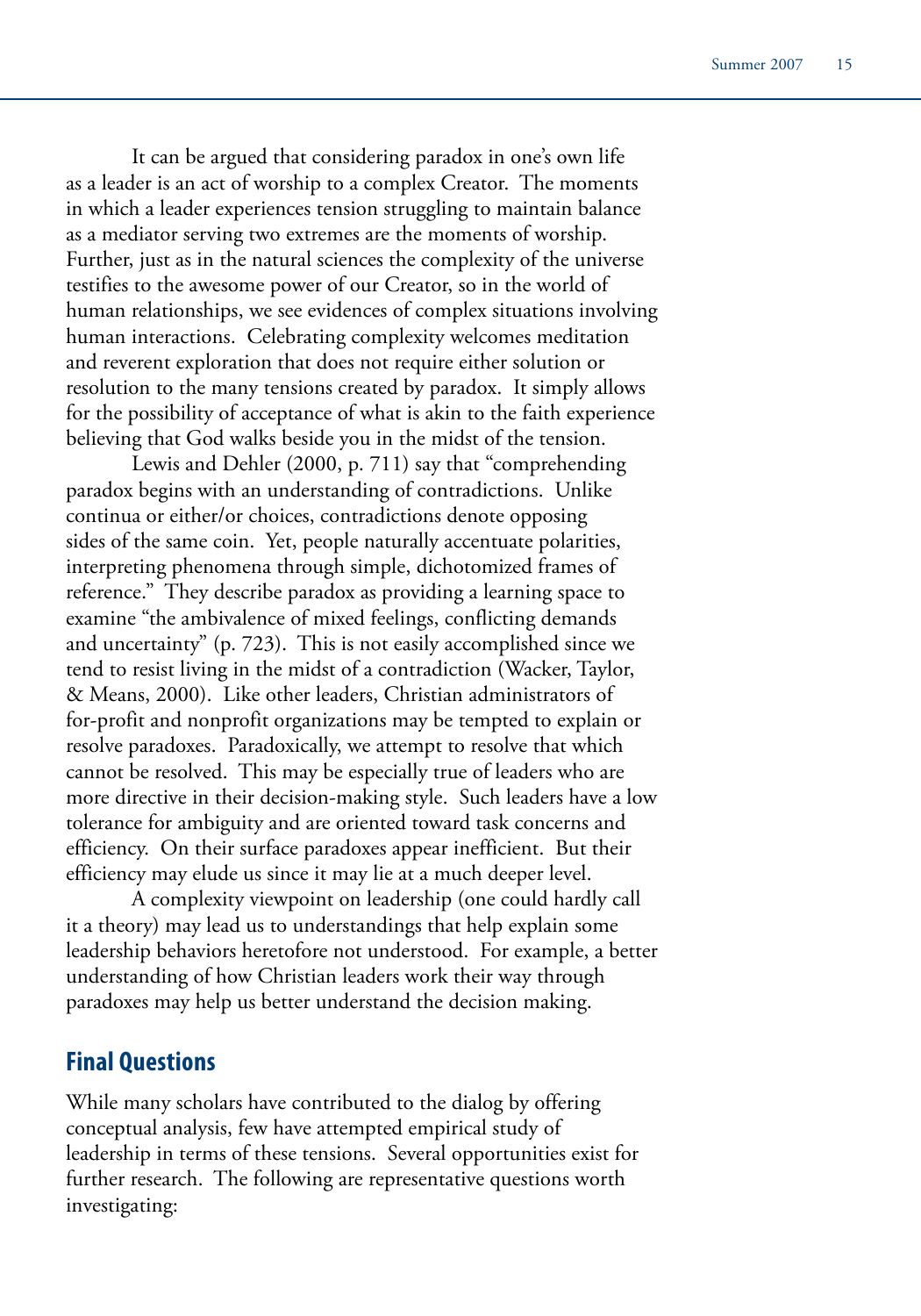- The literature on paradoxes suggests that these points of tension should be common to all leaders regardless of their religious experience or the setting in which they work. If so, is it true that the paradoxes that Christian leaders experience are the same as those experienced by non-Christians? And, are these tensions experienced in the same degree of intensity and do they have the same meanings?
- • Could it be that Christian faith and experience may add an additional layer of tension that enriches the leadership experience? If this is true, at the same time, does this increase the level of ambiguity that the Christian leader must live with on a daily basis?
- Not much is known about how leaders manage these and other tensions. For example, what competencies are used in working through a difficult dilemma? How Christian leaders manage these and other paradoxes differently than do non-Christians is not known.
- Some paradoxical tension points may lie closer to the beliefs on which Christian leaders base their ministry. If so, which paradoxes are these and which beliefs are affected by these tensions?
- How do followers experience and interpret Christian leadership action in terms of these tensions? To what degree are followers aware of the intensity of the tensions experienced by their leaders?

# **REFERENCES**

- Abell, D. F. (1999, Spring). Competing today while preparing for tomorrow. *Sloan Management Review*, 73-81.
- Andrews, K. R. (1971). *The concept of corporate strategy*. Homewood, IL: Dow Jones-Irwin. Bennis, W. (1989). *On becoming a leader*. Reading, MA: Addison-Wesley.
- Benson, J. K., & Dorsett, J. H. (1971). Toward a theory of religious organizations. *Journal for the Scientific Study of Religion, 10*, 138-151.
- Blau, P. M., & Schoenherr, R. A. (1971). *The structure of organizations*. New York: Basic Books.
- Bosch, D. J. (1991). *Transforming mission: Paradigm shifts in theology of mission*. Maryknoll, NY: Orbis Books.
- Bouchikhi, H. (1998). Living with and building on complexity: A constructivist perspective on organizations. *Organization, 2*, 217-232.
- Burke, K. (1984). *Permanence and change* (3rd ed.). Berkley, CA: University of California Press.
- Carroll, S. J., & Gillen, D. J. (1987). Are the classical management functions useful in describing managerial work? *The Academy of Management Review, 12*(1), 38-51.
- Chandler, A. (1962). *Strategy and structure*. Cambridge, MA: MIT Press.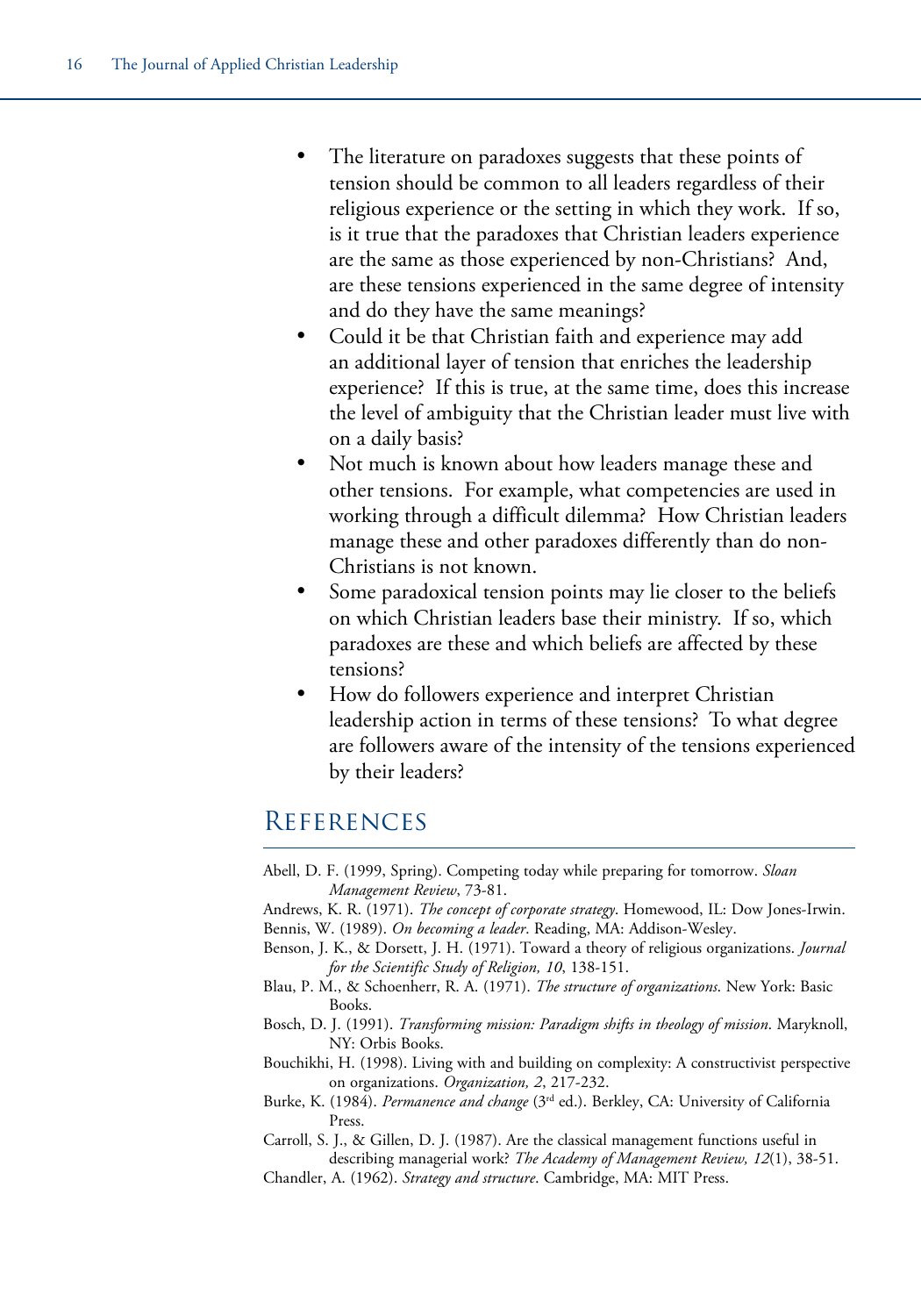| Church, A. H. (1914). <i>The science and practice of management</i> . New York: The Engineering |  |  |  |
|-------------------------------------------------------------------------------------------------|--|--|--|
| Magazine Company.                                                                               |  |  |  |

- Clegg, S. (2002). *Management and organization paradoxes* (Advances in Organization Studies, 9). Amsterdam: John Benjamins.
- Clegg, S., da Cunha, J. V., & e Cunha, M. P. (2002). Management paradoxes: A relational view. *Human Relations, 55*(5), 483-503.
- Collins, J. (2001). *Good to great*. New York: HarperBusiness.
- Crittenden, W. F., Crittenden, V. L., Middleton Stone, M., & Robertson, C. J. (2004). An uneasy alliance: Planning and performance in nonprofit organizations. *International Journal of Organization Theory and Behavior, 7*(1), 81-106.
- Demerath III, N. J., & Hammond, P. E. (1969). *Religion in social context*. New York: Random House.
- Denison, D. R., Haaland, S., & Goelzer, P. (2004). Corporate culture and organizational effectiveness: Is Asia different from the rest of the world? *Organizational Dynamics, 33*(1), 98-109.
- Drucker, P. (1959). Long-range planning: Challenge to management science. *Management Science*, *5*(3), 238-249.
- Drucker, P. (1974). *Management: Tasks, responsibilities, practices*. New York: Harper & Row.
- Drucker, P. F. (1989). What business can learn from nonprofits. *Harvard Business Review, 67*(4), 88-93.
- Drucker, P. F. (1992). *Managing the non-profit organization: Principles and practices*. New York: HarperBusiness.
- Edwards, R. L., Eadie, D. C. (1994). Meeting the change challenge: Managing growth in the non-profit and public human services sectors. *Administration in Social Work, 18*(2), 107-123.
- Fiedler, F. E. (1967). *A theory of leadership effectiveness*. New York: McGraw-Hill.
- Greenleaf, R. K. (1977). *Servant leadership*. New York: Paulist Press.
- Grobman, G. M. (2005). Complexity theory: A new way to look at organizational change. *Public Administration Quarterly*, *29*(3), 350-382.
- Hamel, G., & Prahalad, C. K. (1994). *Competing for the future*. Boston: Harvard Business School Press.
- Handy, C. (1994). *The age of paradox*. Cambridge, MA: Harvard Business School Press.
- Harvey, J. B. (1988). *The Abilene paradox and other meditations on management*. Lexington, MA: Heath.
- Hatten, M. L. (1982). Strategic management in not-for-profit organizations. *Strategic Management Journal, 3*(2), 89-104.
- Jones, E. D. (1914). *Business administration: Its models in war, statecraft and science*. New York: The Engineering Magazine Company.
- Kaufman, H. (1971). *The limits of organizational change*. Tuscaloosa, AL: University of Alabama Press.
- Keidel, R. W. (1995). *Seeing organizational patterns: A new theory and language of organizational design*. San Francisco: Berrett-Koehler.
- Kelley, H. H. (1966). A classroom study of the dilemmas in interpersonal negotiation. In K. Archibald (Ed.), *Strategic interaction and conflict: Original papers and discussion*  (pp. 49-73). Berkeley, CA: Institute of International Studies.
- Kilpatrick, A., & Silverman, L. (2005). The power of vision. *Strategy & Leadership, 33*(2), 24-26.
- Langfred, C. W. (2004). Too much of a good thing? Negative effects of high trust and individual autonomy in self-managing teams. *Academy of Management Journal, 47*(3), 385-399.
- Lawrence, P. R., & Lorsch, J. W. (1967). *Organization and environment: Managing differentiation and integration*. Homewood, IL: Richard D. Irwin.
- Lewis, M. W., & Dehler, G. E. (2000). Learning through paradox: A pedagogical strategy for exploring contradictions and complexity. *Journal of Management Education, 24*(6), 708-725.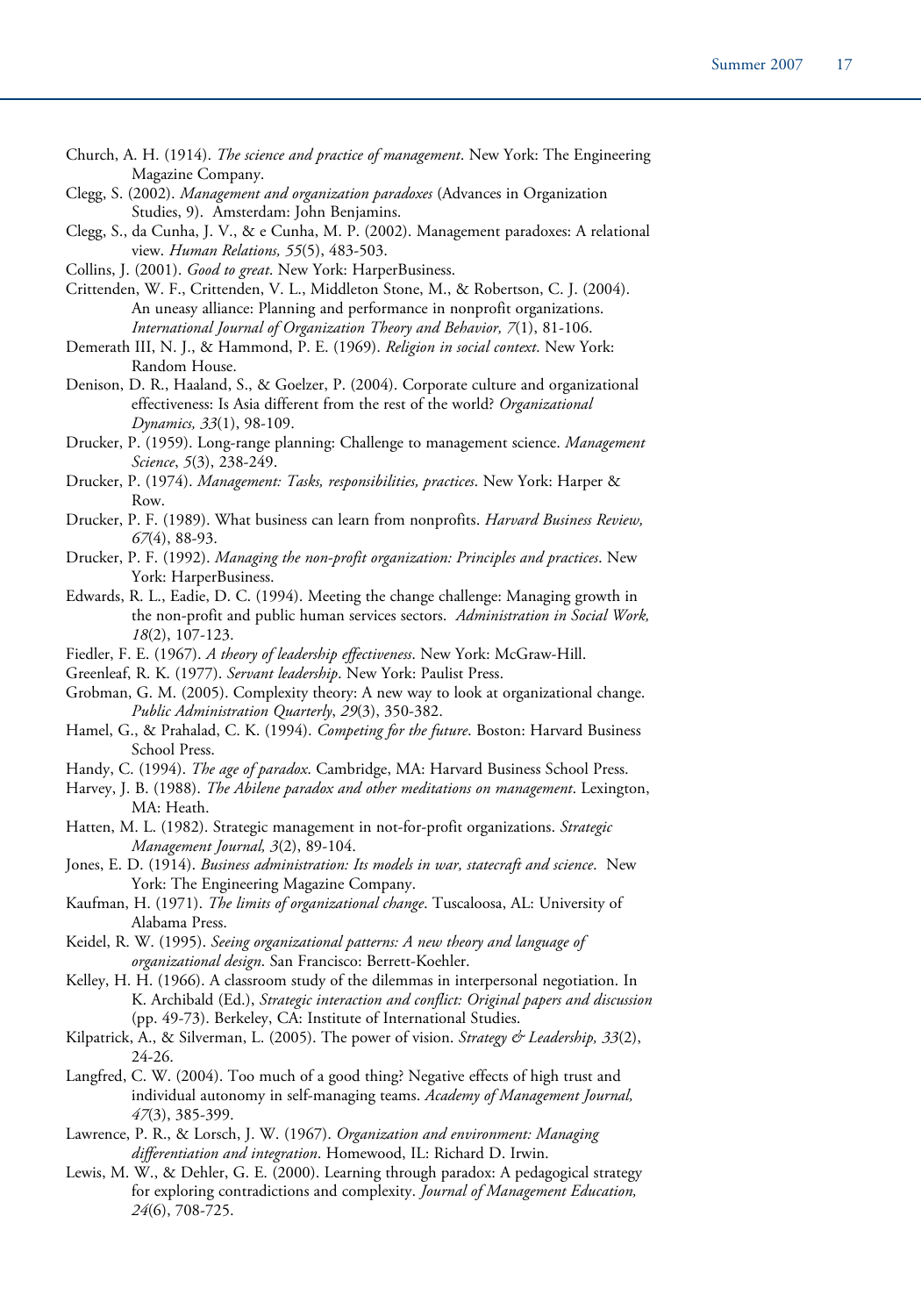Lowy, A., & Hood, P. (2004). *The Power of the 2 x 2 matrix : Using 2 x 2 thinking to solve business problems and make better decisions*. San Francisco: Jossey-Bass.

- Malony, H. N. (1999). *Living with paradox: Religious leadership and the genius of double vision*. San Francisco: Jossey-Bass.
- March, J. (1991). Exploration and exploitation in organizational learning. *Organizational Science, 2*, 71-87.
- March, J. G., & Simon, H. A. (1958). *Organizations*. New York: John Wiley.
- Markides, C. C. (1999). A dynamic view of strategy. *Sloan Management Review, 40*(3), 55-63.
- Merton, R. K. (1957). *Social theory and social structure*. New York: Free Press.
- Miller, K. D. (2002). Competitive strategies of religious organizations. *Strategic Management Journal, 23*(5), 435-456.
- Mintzberg, H. (1978). Patterns in strategy formation. *Management Science, 24*(9), 934-948.
- Mulhare, E. M. (1999). Mindful of the future: Strategic planning ideology and the culture of nonprofit management. *Human organization, 58*(3), 325.
- Nutt, P. C., Backoff, R. W., & Hogan, M. F. (2000). Managing the paradoxes of strategic change. *Journal of Applied Management Studies, 9*(1), 5-31.
- O'Dea, T. (1961). Five dilemmas in the institutionalization of religion. *Journal for the Scientific Study of Religion, 1*, 30-39.
- Parnell, J. A., & Lester, D. L. (2003). Towards a philosophy of strategy: Reassessing five critical dilemmas in strategy formulation and change. *Strategic Change, 12*(6), 291-303.
- Parsons, T., & Shils, E. A. (1962). *Toward a general theory of action: Theoretical foundations for the social sciences.* New York: Harper & Row.
- Pascale, R. T. (1990). *Managing on the edge: How the smartest companies use conflict to stay ahead*. New York: Simon & Schuster.
- Peters, T. J., & Waterman, R. H. (1982). *In search of excellence*. New York: HarperCollins.
- Pfeffer, J. (1992). Understanding power in organizations. *California Management Review, 34*(2), 29-50.
- Phills, Jr., J. A. (2005). *Integrating mission and strategy for nonprofit organizations*. Oxford, England: Oxford University Press.
- Poole, M. S., & Van de Ven, A. H. (1989). Using paradox to build management and organization theories. *Academy of Management Review, 14*(4), 562-578.
- Quinn, R. E. (1988). *Mastering the paradoxes and competing demands of high performance*. San Francisco: Jossey-Bass.
- Quinn, R. E., & Cameron, K. S. (Eds.). (1988). *Paradox and transformation: Toward a theory of change in organization and management*. Cambridge, MA: Ballinger.
- Rangan, V. K. (2004, March). Lofty missions, down-to-earth plans. *Harvard Business Review*, *82*(3), 112-119.
- Salipante, P. F., & Golden-Biddle, K. (1995). Managing traditionality and strategic change in nonprofit organizations. *Nonprofit Management & Leadership, 6*, 3-20.
- Scherer, J. A., & Bevans, S. B. (Eds.). (1999). *New directions in mission and evangelization 3: Faith and culture*. Maryknoll, NY: Orbis Books.
- Scott, W. R. (1987). *Organizations: Rational, natural and open systems*. Englewood Cliffs, NJ: Prentice Hall.
- Selznick, Philip (1948). Foundations of the theory of organizations. *Sociological Review, 13*, 25-35.
- Shawchuck, N., Kotler, P., Wrenn, B., & Rath, G. (1992). *Marketing for congregations*. Nashville, TN: Abingdon Press.
- Simon, H. A. (1946, Winter). The proverbs of administration. *Public Administration Review, 6*, 53-67.
- Simon, H. A. (1993). Strategy and organizational evolution. *Strategic Management Journal, 14*, 131-142.
- Smith, C. (1998). *American evangelicalism: Embattled and thriving*. Chicago, IL: University of Chicago Press.